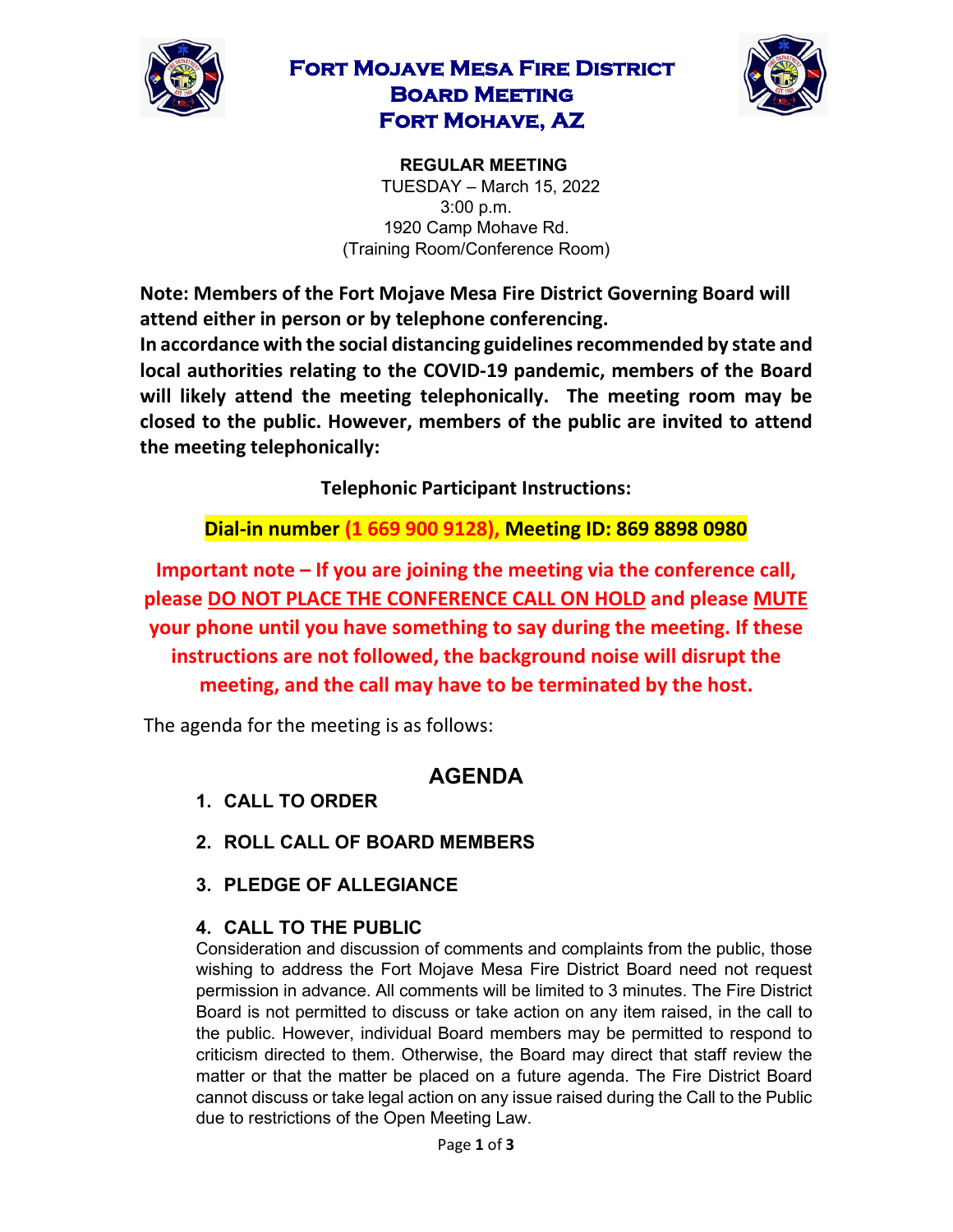



- **5. DISCUSSION AND POSSIBLE ACTION RE: Approval of Minutes A. REGULAR SESSION – February 15, 2022.**
- **6. DISCUSSION AND POSSIBLE ACTION RE: Review and Approval of February 2022 FINANCIAL REPORT:**
- **7. DISCUSSION AND POSSIBLE ACTION RE: Ambulance Accounts Being Requested to Write - Off for the Amount of \$2,091.33.**
- **8. DISCUSSION AND POSSIBLE ACTION RE: Ambulance Accounts Needing to Be Sent to Collections in the Amount of \$12,428.84.**
- **9. AGENDA MODIFICATIONS. (The Board may wish to change the order of items on the agenda)**
- **10. DISCUSSION AND POSSIBLE ACTION RE: Certificate of Participation (COP) funds payment timeline to PSPRS. Options: make immediate payment to PSPRS, wait until end of fiscal year or start of next fiscal year. Consideration related to volatility of investments at this stage.**
- **11. DISCUSSION AND POSSIBLE ACTION RE: Budgeting Schedule for 2022/2023 budget process.**
- **12. DISCUSSION AND POSSIBLE ACTION RE: To Consider and, if Deemed Advisable, to approve a Communications Site Lease Agreement with Tristate Wifi LLC this agreement is related to Communication Tower Construction and usage by and for the benefit of both the District and Tristate Wifi.**
- **13. DISCUSSION AND POSSIBLE ACTION RE: Replace Aged Air Conditioners at both Station 91 and 92. Budgeted items, 3 vendors/contractor quotes have been received, recommend we proceed with Reinke Heating & Air Conditioning, Inc.**
- **14. DISCUSSION - Training.**
- **15. DISCUSSION – Emergency Medical Services [EMS] Update.**
- **16. DISCUSSION – Fire Operations/Fire Prevention Update:**
- **17. FIRE CHIEF REPORT**
	- **A. Fire Response Report – February 2022**
	- **B. Microwave ordered for communications/tower**